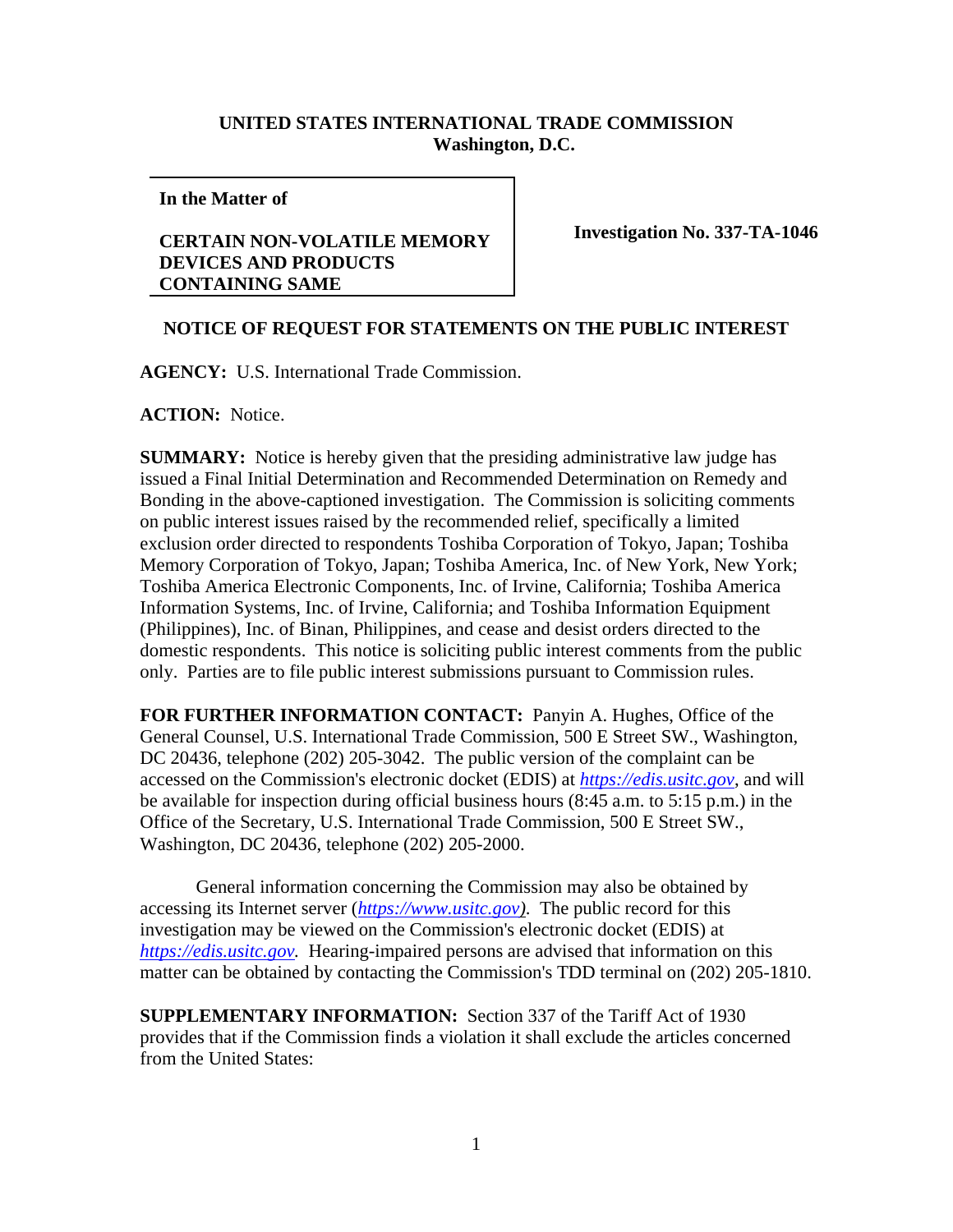unless, after considering the effect of such exclusion upon the public health and welfare, competitive conditions in the United States economy, the production of like or directly competitive articles in the United States, and United States consumers, it finds that such articles should not be excluded from entry.

19 U.S.C. 1337(d)(1). A similar provision applies to cease and desist orders. 19 U.S.C.  $1337(f)(1)$ .

The Commission is interested in further development of the record on the public interest in these investigations. Accordingly, parties are to file public interest submissions pursuant to pursuant to 19 CFR 210.50(a)(4). In addition, members of the public are hereby invited to file submissions of no more than five (5) pages, inclusive of attachments, concerning the public interest in light of the administrative law judge's Recommended Determination on Remedy and Bonding issued in this investigation on May 10, 2018. Comments should address whether issuance of a limited exclusion order and cease and desist orders in this investigation would affect the public health and welfare in the United States, competitive conditions in the United States economy, the production of like or directly competitive articles in the United States, or United States consumers.

In particular, the Commission is interested in comments that:

- (i) explain how the articles potentially subject to the recommended orders are used in the United States;
- (ii) identify any public health, safety, or welfare concerns in the United States relating to the recommended orders;
- (iii) identify like or directly competitive articles that complainant, its licensees, or third parties make in the United States which could replace the subject articles if they were to be excluded;
- (iv) indicate whether complainant, complainant's licensees, and/or third party suppliers have the capacity to replace the volume of articles potentially subject to the recommended exclusion order and/or a cease and desist order within a commercially reasonable time; and
- (v) explain how the limited exclusion order and cease and desist orders would impact consumers in the United States.

Written submissions from the public must be filed no later than by close of business on June 5, 2018.